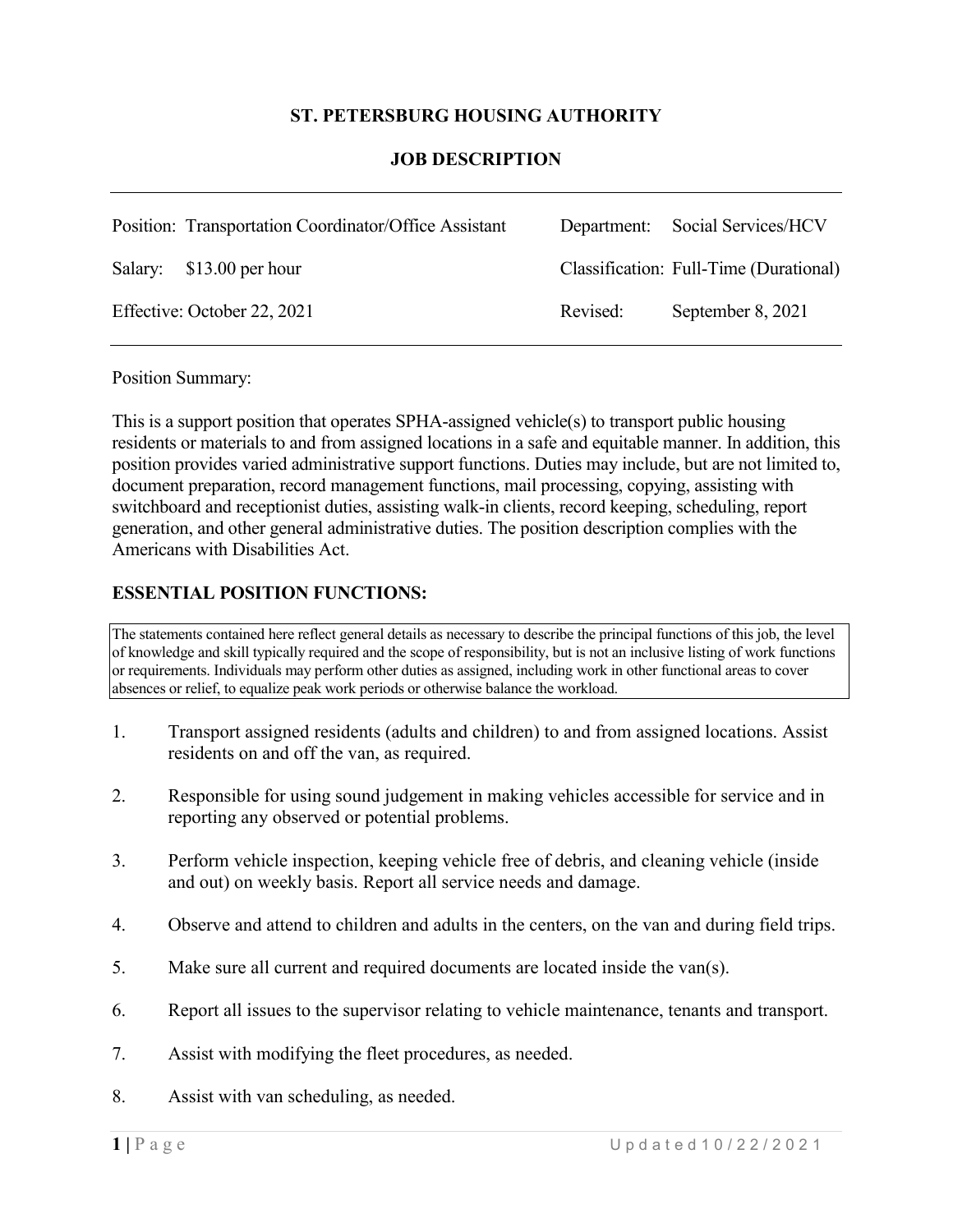- 9. Assist in various duties in the Housing Choice Voucher Department as necessary.
- 10. Maintain department files.
- 11. Scan, archive and retrieve department documents and records.
- 12. Perform switchboard and reception work as assigned.
- 13. Perform any other related and appropriate duties and support of strategic goals, as required.

## **Required Knowledge, Skills & Abilities:**

#### Knowledge of:

- Business correspondence creation using proper spelling, grammar, punctuation, etc.
- General business principles and office support practices.
- Current technology and computer hardware

#### Skills in:

- Operating a 15 passenger van
- Typing 30 wpm with accuracy
- Presentation and business correspondence preparation.
- Organization and multi-tasking
- Judgement and decision making
- Problem analysis and resolution
- Oral and written communication
- Time and workload management

#### Ability to:

- Be courteous, dependable and patient, relating well to low-income individuals.
- Sit at a desk / conference table and enter information on a computer for extended periods of time.
- Frequently move about the office and access stored files and records.
- Travel between office sites and meetings as necessary.
- Operate motor vehicle in order to visit agency sites and properties as well as other location as assigned.
- Function as a role model for children and elderly residents.
- Possess effective communication skills.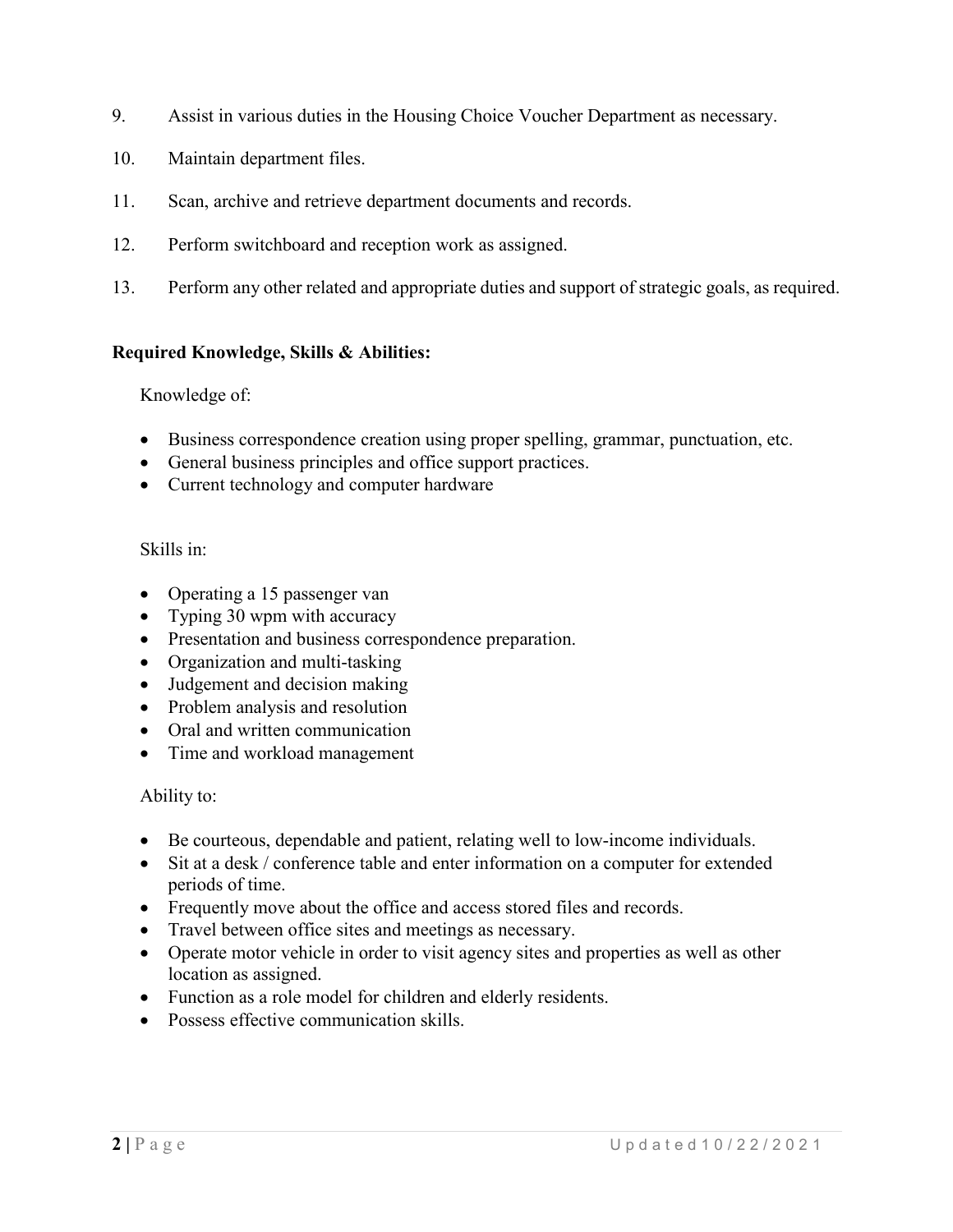# **Physical Requirements**:

The physical demands described here are requirements for an employee to successfully perform the essential functions of this position. Upon request, reasonable accommodations will be made for otherwise qualified individuals with a disability.

While performing the duties of this job, the employee is regularly required to: stand, sit, walk, use hands to feel, reach with hands and arms, talk and hear. The employee is occasionally required to: climb, balance, stoop, kneel, crouch or crawl. The employee must occasionally lift and/or move up to 25 pounds. Specific vision abilities required by this job include close vision, peripheral vision, depth perception and the ability to adjust focus. The level of manual dexterity should be sufficient to allow for operation of a scanner, terminal keyboard, telephone, facsimile machine, office supplies, etc. Employee must be able to move, handle or lift moderately heavy objects such as computer equipment (printer, monitor, CPUs, etc.) around desk area.

Successful applicants for this position must be fully vaccinated against COVID-19 as a condition of employment. Proof of vaccination required.

## **Minimum Education, Training and/or Experience**

- High School Diploma or GED.
- Some training or certification with driving skills.
- Minimum of two (2) years experience in a professional driving capacity (preferred), with a clean driving record.
- Minimum of one (1) year experience in administrative support and/or office management.
- Computer proficiency in Windows operating system and MS Office software including Word and Excel. Able to operate Internet applications and email as well as external vendors' and proprietary software programs.

#### **Special Requirements**

- Possession of a valid Florida driver license and safe driving record for those required to drive or allowed to drive on behalf of SPHA.
- Good driving record.
- Must complete a defensive driving class within six (6) months of employment.
- Must be at least twenty-one (21) years old and have a minimum of five (5) years of licensed driving experience.
- Must be CPR and First Aid certified, or obtained within six (6) months of employment.

# **ACCOMMODATIONS:**

Upon request, reasonable accommodations will be made for otherwise qualified individuals with a disability.